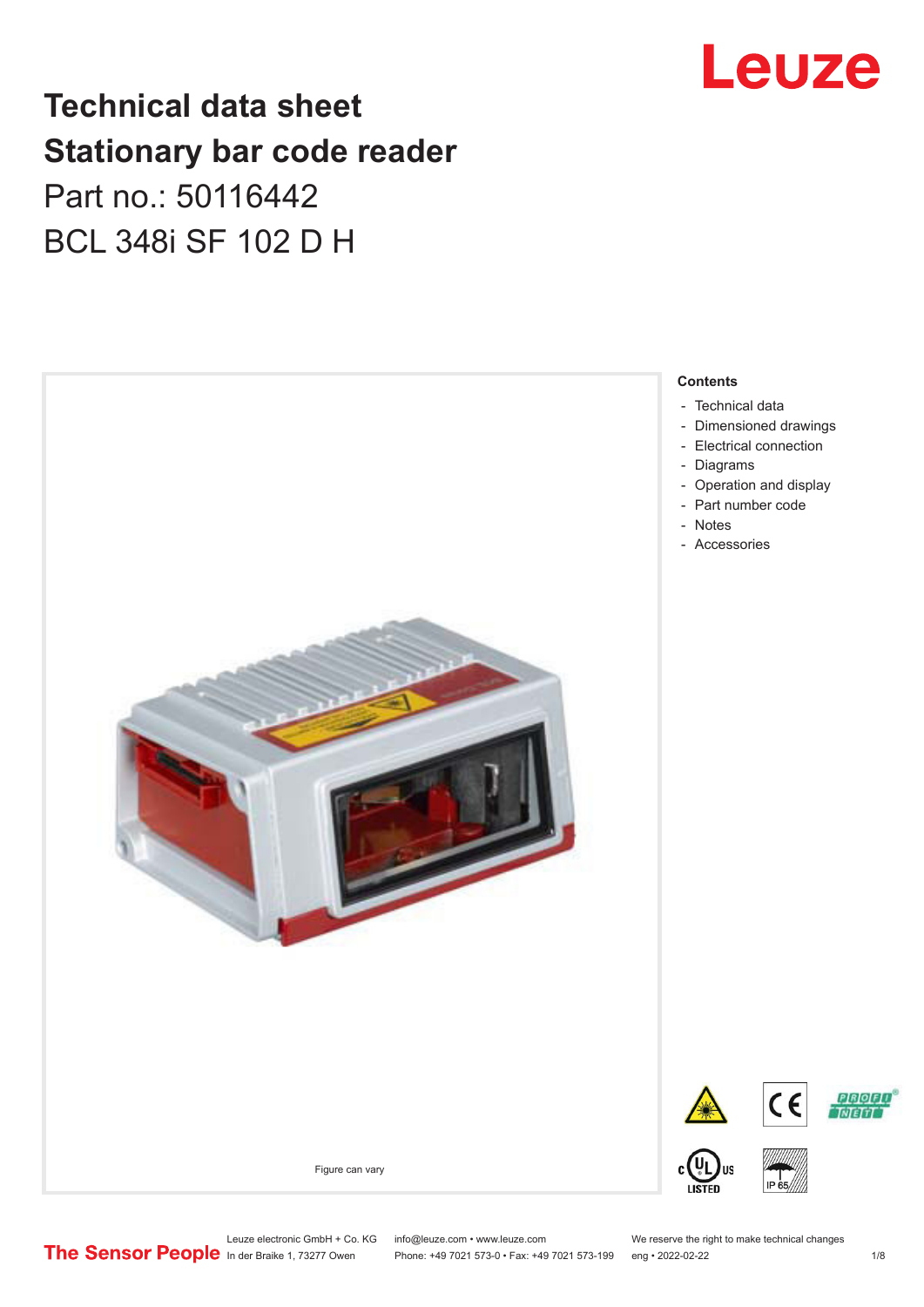# <span id="page-1-0"></span>**Technical data**

# Leuze

| <b>Basic data</b>                |                           |  |  |  |
|----------------------------------|---------------------------|--|--|--|
| <b>Series</b>                    | <b>BCL 300i</b>           |  |  |  |
| <b>Special version</b>           |                           |  |  |  |
| <b>Special version</b>           | Heating                   |  |  |  |
| <b>Functions</b>                 |                           |  |  |  |
| <b>Functions</b>                 | Alignment mode            |  |  |  |
|                                  | AutoConfig                |  |  |  |
|                                  | AutoControl               |  |  |  |
|                                  | AutoReflAct               |  |  |  |
|                                  | Code fragment technology  |  |  |  |
|                                  | Heating                   |  |  |  |
|                                  | <b>LED</b> indicator      |  |  |  |
|                                  | Reference code comparison |  |  |  |
| <b>Characteristic parameters</b> |                           |  |  |  |
| <b>MTTF</b>                      | 110 years                 |  |  |  |
| <b>Read data</b>                 |                           |  |  |  |
| Code types, readable             | 2/5 Interleaved           |  |  |  |
|                                  | Codabar                   |  |  |  |
|                                  | Code 128                  |  |  |  |
|                                  |                           |  |  |  |

|                                            | Codabar                            |
|--------------------------------------------|------------------------------------|
|                                            | Code 128                           |
|                                            | Code 39                            |
|                                            | Code 93                            |
|                                            | <b>EAN 8/13</b>                    |
|                                            | GS1 Databar Expanded               |
|                                            | <b>GS1 Databar Limited</b>         |
|                                            | <b>GS1 Databar Omnidirectional</b> |
|                                            | <b>UPC</b>                         |
| Scanning rate, typical                     | $1,000$ scans/s                    |
| Bar codes per reading gate, max.<br>number | 64 Piece(s)                        |

#### **Optical data**

| <b>Reading distance</b>                         | $100475$ mm                |
|-------------------------------------------------|----------------------------|
| Light source                                    | Laser, Red                 |
| Wavelength                                      | 655 nm                     |
| Laser class                                     | 1, IEC/EN 60825-1:2014     |
| <b>Transmitted-signal shape</b>                 | Continuous                 |
| Usable opening angle (reading field<br>opening) | 60°                        |
| Modulus size                                    | $0.30.5$ mm                |
| <b>Reading method</b>                           | Line scanner               |
| <b>Beam deflection</b>                          | Via rotating polygon wheel |
| Light beam exit                                 | Front                      |
|                                                 |                            |

#### **Electrical data**

**Protective circuit** Polarity reversal protection

**Performance data Supply voltage U<sub>B</sub> Power consumption, max.** 27 W

18 ... 30 V, DC

| Inputs/outputs selectable                      |       |
|------------------------------------------------|-------|
| Output current, max.                           | 60 mA |
| Number of inputs/outputs selectable 2 Piece(s) |       |
| Input current, max.                            | 8 mA  |

| Interface                    |                                                   |  |  |
|------------------------------|---------------------------------------------------|--|--|
| Type                         | <b>PROFINET</b>                                   |  |  |
| <b>Profinet</b>              |                                                   |  |  |
| <b>Function</b>              | Process                                           |  |  |
| <b>Conformance class</b>     | B                                                 |  |  |
| Protocol                     | <b>PROFINET RT</b>                                |  |  |
| <b>Switch functionality</b>  | Integrated                                        |  |  |
| <b>Transmission speed</b>    | 10 Mbit/s                                         |  |  |
|                              | 100 Mbit/s                                        |  |  |
|                              |                                                   |  |  |
| <b>Service interface</b>     |                                                   |  |  |
| Type                         | <b>USB 2.0</b>                                    |  |  |
|                              |                                                   |  |  |
| <b>USB</b>                   |                                                   |  |  |
| <b>Function</b>              | Configuration via software                        |  |  |
|                              | Service                                           |  |  |
| <b>Connection</b>            |                                                   |  |  |
|                              |                                                   |  |  |
| <b>Number of connections</b> | 1 Piece(s)                                        |  |  |
| <b>Connection 1</b>          |                                                   |  |  |
| <b>Function</b>              | <b>BUS IN</b>                                     |  |  |
|                              | <b>BUS OUT</b>                                    |  |  |
|                              | Connection to device                              |  |  |
|                              | Data interface                                    |  |  |
|                              | PWR / SW IN / OUT                                 |  |  |
|                              | Service interface                                 |  |  |
| Type of connection           | Plug connector, It is essential to use a          |  |  |
|                              | connection unit when commissioning the<br>device. |  |  |
| No. of pins                  | $32 - pin$                                        |  |  |
| <b>Type</b>                  | Male                                              |  |  |
|                              |                                                   |  |  |
| <b>Mechanical data</b>       |                                                   |  |  |
| Design                       | Cubic                                             |  |  |
| Dimension (W x H x L)        | 95 mm x 44 mm x 68 mm                             |  |  |
| <b>Housing material</b>      | Metal                                             |  |  |
| <b>Metal housing</b>         | Diecast aluminum                                  |  |  |
| Lens cover material          | Glass                                             |  |  |
| Net weight                   | 290 <sub>g</sub>                                  |  |  |

# **Operation and display**

**Housing color** Red

**Type of fastening** Dovetail grooves

| Type of display             | I FD                                              |
|-----------------------------|---------------------------------------------------|
|                             | Monochromatic graphic display, 128 x 32<br>pixels |
| <b>Number of LEDs</b>       | 2 Piece(s)                                        |
| Type of configuration       | Via web browser                                   |
| <b>Operational controls</b> | Button(s)                                         |

Silver

Fastening on back Via optional mounting device

#### **Environmental data**

| Ambient temperature, operation     | -35  40 °C |
|------------------------------------|------------|
| Ambient temperature, storage       | $-2070 °C$ |
| Relative humidity (non-condensing) | $090\%$    |

Leuze electronic GmbH + Co. KG info@leuze.com • www.leuze.com We reserve the right to make technical changes<br>
The Sensor People in der Braike 1, 73277 Owen Phone: +49 7021 573-0 • Fax: +49 7021 573-199 eng • 2022-02-22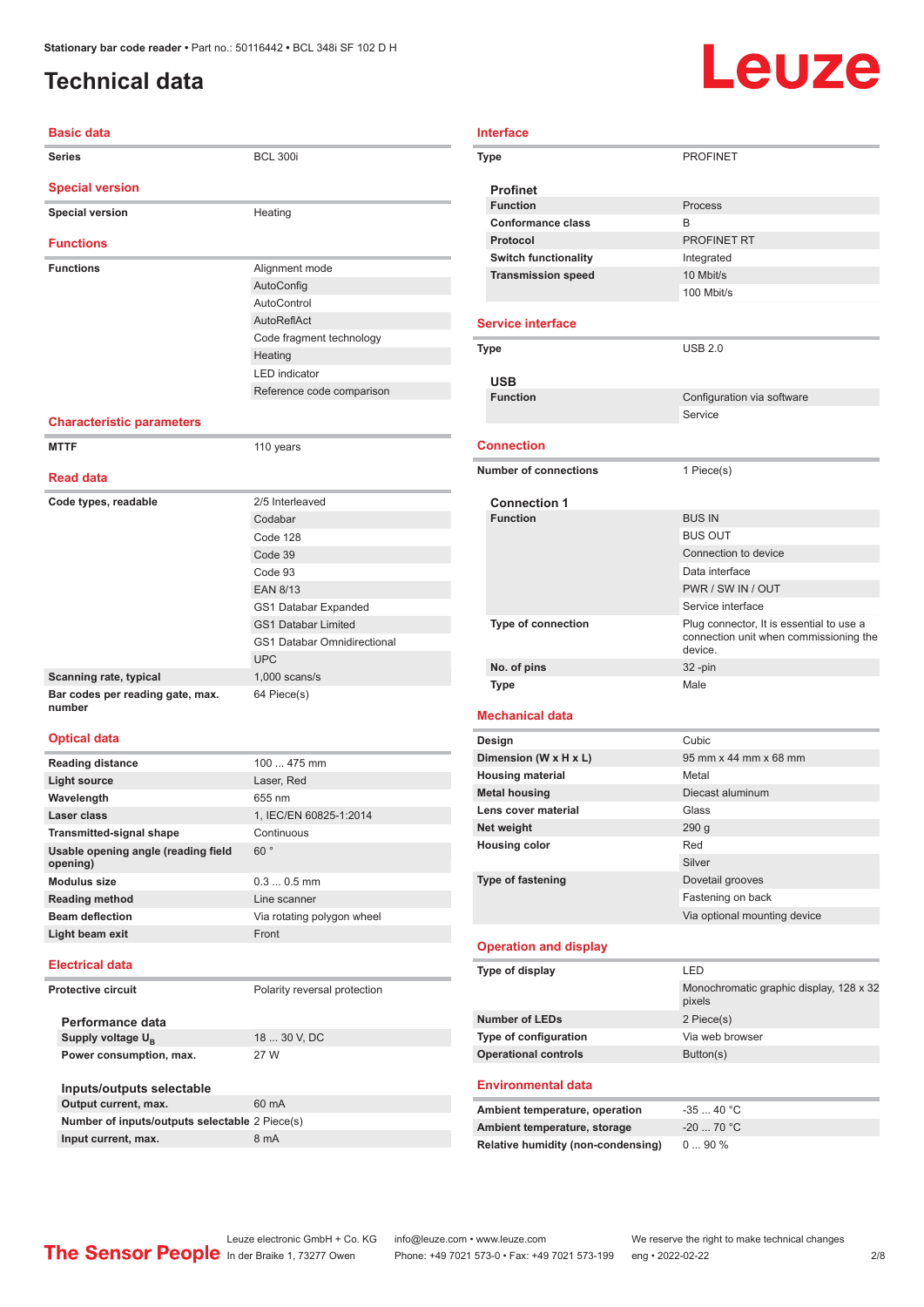# <span id="page-2-0"></span>**Technical data**

# Leuze

#### **Certifications**

| Degree of protection                                               | IP 65                    |
|--------------------------------------------------------------------|--------------------------|
| <b>Protection class</b>                                            | Ш                        |
| <b>Certifications</b>                                              | c UL US                  |
| Test procedure for EMC in accordance EN 55022                      |                          |
| with standard                                                      | EN 61000-4-2, -3, -4, -6 |
| Test procedure for shock in<br>accordance with standard            | IEC 60068-2-27, test Ea  |
| Test procedure for continuous shock<br>in accordance with standard | IEC 60068-2-29, test Eb  |
| Test procedure for vibration in<br>accordance with standard        | IEC 60068-2-6, test Fc   |

#### **Classification**

| <b>Customs tariff number</b> | 84719000 |
|------------------------------|----------|
| <b>ECLASS 5.1.4</b>          | 27280102 |
| <b>ECLASS 8.0</b>            | 27280102 |
| <b>ECLASS 9.0</b>            | 27280102 |
| ECLASS 10.0                  | 27280102 |
| <b>ECLASS 11.0</b>           | 27280102 |
| ECLASS 12.0                  | 27280102 |
| <b>ETIM 5.0</b>              | EC002550 |
| <b>ETIM 6.0</b>              | EC002550 |
| <b>ETIM 7.0</b>              | EC002550 |

# **Dimensioned drawings**

All dimensions in millimeters

 $\overline{A}$ 





- A Optical axis
- B M4 thread (5 deep)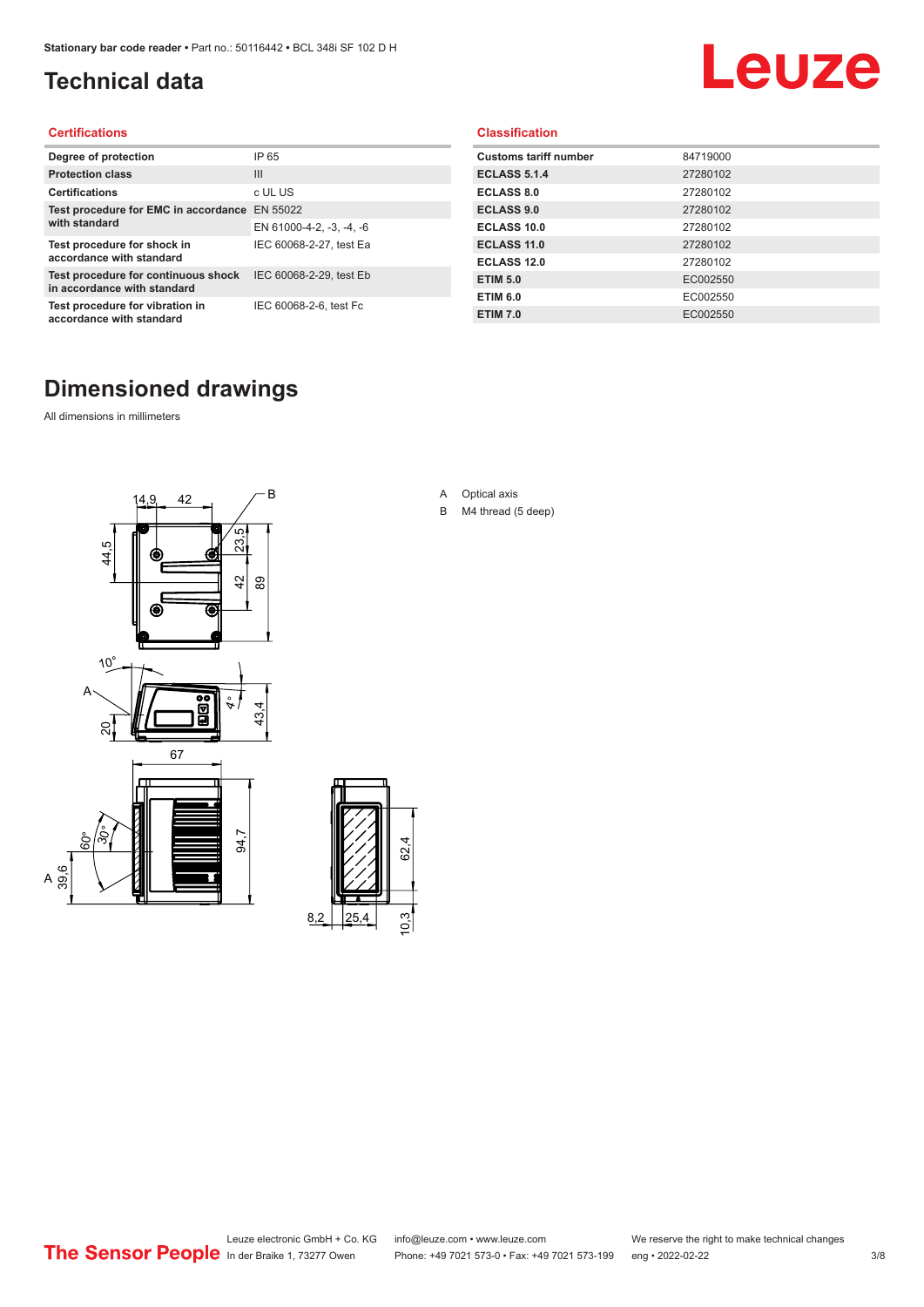### <span id="page-3-0"></span>**Electrical connection**

# Leuze

#### **Connection 1**

| <b>Function</b>    | <b>BUS IN</b>                                                              |
|--------------------|----------------------------------------------------------------------------|
|                    | <b>BUS OUT</b>                                                             |
|                    | Connection to device                                                       |
|                    | Data interface                                                             |
|                    | PWR / SW IN / OUT                                                          |
|                    | Service interface                                                          |
| Type of connection | Plug connector                                                             |
| Type of connection | It is essential to use a connection unit when<br>commissioning the device. |
| No. of pins        | $32 - pin$                                                                 |
| <b>Type</b>        | Male                                                                       |

### **Diagrams**

#### Reading field curve



x Reading field distance [mm]

y Reading field width [mm]

# **Operation and display**

| <b>LED</b> |            | <b>Display</b>                        | <b>Meaning</b>                  |
|------------|------------|---------------------------------------|---------------------------------|
|            | <b>PWR</b> | Green, flashing                       | Device ok, initialization phase |
|            |            | Green, continuous light               | Device OK                       |
|            |            | Green, briefly off - on               | Reading successful              |
|            |            | green, briefly off - briefly red - on | Reading not successful          |
|            |            | Orange, continuous light              | Service mode                    |
|            |            |                                       |                                 |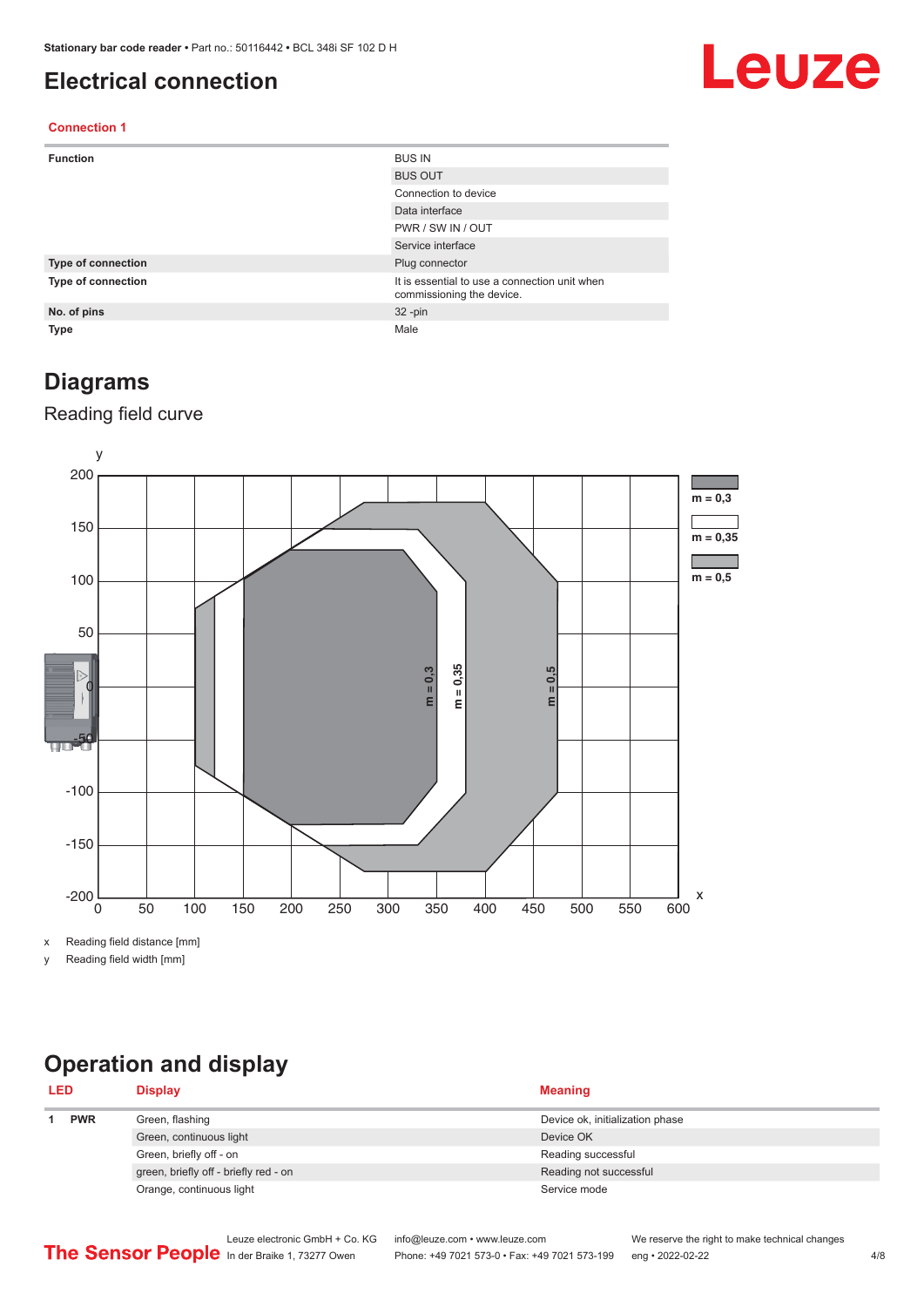# <span id="page-4-0"></span>**Operation and display**

# Leuze

| LED         |            | <b>Display</b>          | <b>Meaning</b>         |
|-------------|------------|-------------------------|------------------------|
|             | <b>PWR</b> | Red, flashing           | Device OK, warning set |
|             |            | Red, continuous light   | Error, device error    |
| $2^{\circ}$ | <b>BUS</b> | Green, flashing         | Initialization         |
|             |            | Green, continuous light | Bus operation ok       |
|             |            | Red, flashing           | Communication error    |
|             |            | Red, continuous light   | Bus error              |

## **Part number code**

Part designation: **BCL XXXX YYZ AAA BB CCCC**

| <b>BCL</b>  | <b>Operating principle</b><br>BCL: bar code reader                                                                                                                                                                                       |
|-------------|------------------------------------------------------------------------------------------------------------------------------------------------------------------------------------------------------------------------------------------|
| <b>XXXX</b> | Series/interface (integrated fieldbus technology)<br>300i: RS 232 / RS 422 (stand-alone)<br>301i: RS 485 (multiNet slave)<br>304i: PROFIBUS DP<br>308i: EtherNet TCP/IP, UDP<br>338i: EtherCAT<br>348i: PROFINET RT<br>358i: EtherNet/IP |
| YY          | <b>Scanning principle</b><br>S: line scanner (single line)<br>R1: line scanner (raster)<br>O: oscillating-mirror scanner (oscillating mirror)                                                                                            |
| z           | <b>Optics</b><br>N: High Density (close)<br>M: Medium Density (medium distance)<br>F: Low Density (remote)<br>L: Long Range (very large distances)<br>J: ink-jet (depending on the application)                                          |
| AAA         | <b>Beam exit</b><br>100: lateral<br>102: front                                                                                                                                                                                           |
| <b>BB</b>   | <b>Special equipment</b><br>D: With display<br>H: With heating<br>DH: optionally with display and heating<br>P: plastic exit window                                                                                                      |
| CCCC        | <b>Functions</b><br>F007: optimized process data structure                                                                                                                                                                               |
| $1.1 - 4.1$ |                                                                                                                                                                                                                                          |

| <b>Note</b>                                                                                  |
|----------------------------------------------------------------------------------------------|
| % A list with all available device types can be found on the Leuze website at www.leuze.com. |

### **Notes**

| <b>Observe intended use!</b>                                                                                                                                                                                                  |
|-------------------------------------------------------------------------------------------------------------------------------------------------------------------------------------------------------------------------------|
| $\%$ This product is not a safety sensor and is not intended as personnel protection.<br>$\%$ The product may only be put into operation by competent persons.<br>₿ Only use the product in accordance with its intended use. |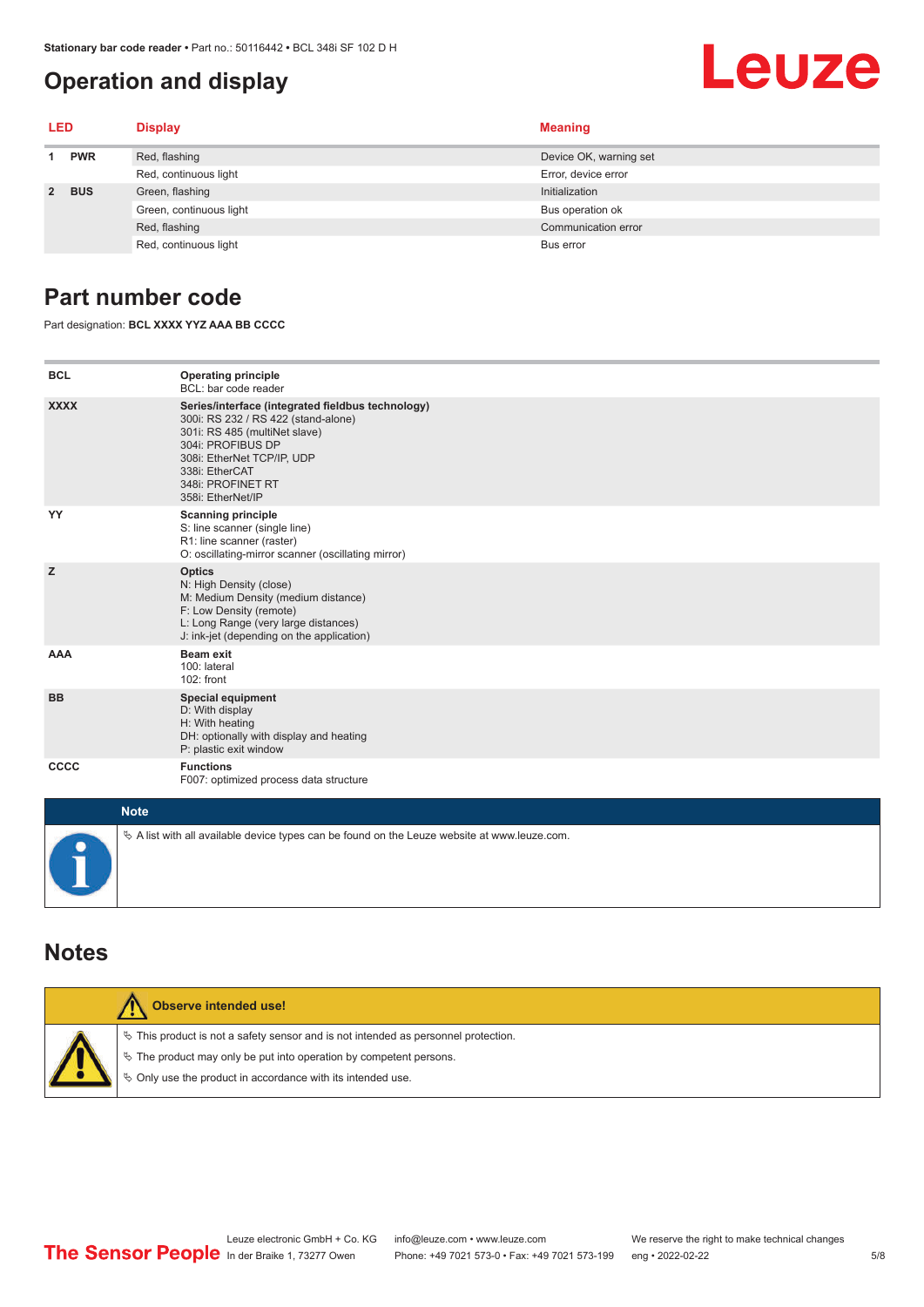## <span id="page-5-0"></span>**Notes**

|                   | <b>ATTENTION! LASER RADIATION - CLASS 1 LASER PRODUCT</b>                                                                                                                                                                                                  |
|-------------------|------------------------------------------------------------------------------------------------------------------------------------------------------------------------------------------------------------------------------------------------------------|
| <b>SILLER SEA</b> | The device satisfies the requirements of IEC/EN 60825-1:2014 safety regulations for a product of laser class 1 and complies with 21 CFR 1040.10 except<br>for conformance with IEC 60825-1 Ed. 3., as described in Laser Notice No. 56, dated May 8, 2019. |
|                   | $\&$ Observe the applicable statutory and local laser protection regulations.                                                                                                                                                                              |
|                   | $\%$ The device must not be tampered with and must not be changed in any way.<br>There are no user-serviceable parts inside the device.<br>Repairs must only be performed by Leuze electronic GmbH + Co. KG.                                               |

# **Accessories**

# Connection technology - Connection cables

|   |   | Part no. | <b>Designation</b>             | <b>Article</b>   | <b>Description</b>                                                                                                                                                                            |
|---|---|----------|--------------------------------|------------------|-----------------------------------------------------------------------------------------------------------------------------------------------------------------------------------------------|
| ≝ | W | 50132079 | KD U-M12-5A-V1-<br>050         | Connection cable | Connection 1: Connector, M12, Axial, Female, A-coded, 5-pin<br>Connection 2: Open end<br>Shielded: No<br>Cable length: 5,000 mm<br>Sheathing material: PVC                                    |
|   |   | 50135074 | <b>KS ET-M12-4A-P7-</b><br>050 | Connection cable | Suitable for interface: Ethernet<br>Connection 1: Connector, M12, Axial, Male, D-coded, 4-pin<br>Connection 2: Open end<br>Shielded: Yes<br>Cable length: 5,000 mm<br>Sheathing material: PUR |

# Connection technology - Interconnection cables

|   |     | Part no. | <b>Designation</b>                     | <b>Article</b>        | <b>Description</b>                                                                                                                                                                                                               |
|---|-----|----------|----------------------------------------|-----------------------|----------------------------------------------------------------------------------------------------------------------------------------------------------------------------------------------------------------------------------|
| Ħ | e   | 50117011 | <b>KB USB A - USB</b><br>miniB         | Service line          | Suitable for interface: USB<br>Connection 1: USB<br>Connection 2: USB<br>Shielded: Yes<br>Cable length: 1,500 mm<br>Sheathing material: PVC                                                                                      |
|   |     | 50137078 | <b>KSS ET-M12-4A-</b><br>M12-4A-P7-050 | Interconnection cable | Suitable for interface: Ethernet<br>Connection 1: Connector, M12, Axial, Male, D-coded, 4-pin<br>Connection 2: Connector, M12, Axial, Male, D-coded, 4-pin<br>Shielded: Yes<br>Cable length: 5,000 mm<br>Sheathing material: PUR |
|   | the | 50135081 | <b>KSS ET-M12-4A-</b><br>RJ45-A-P7-050 | Interconnection cable | Suitable for interface: Ethernet<br>Connection 1: Connector, M12, Axial, Male, D-coded, 4-pin<br>Connection 2: RJ45<br>Shielded: Yes<br>Cable length: 5,000 mm<br>Sheathing material: PUR                                        |

Leuze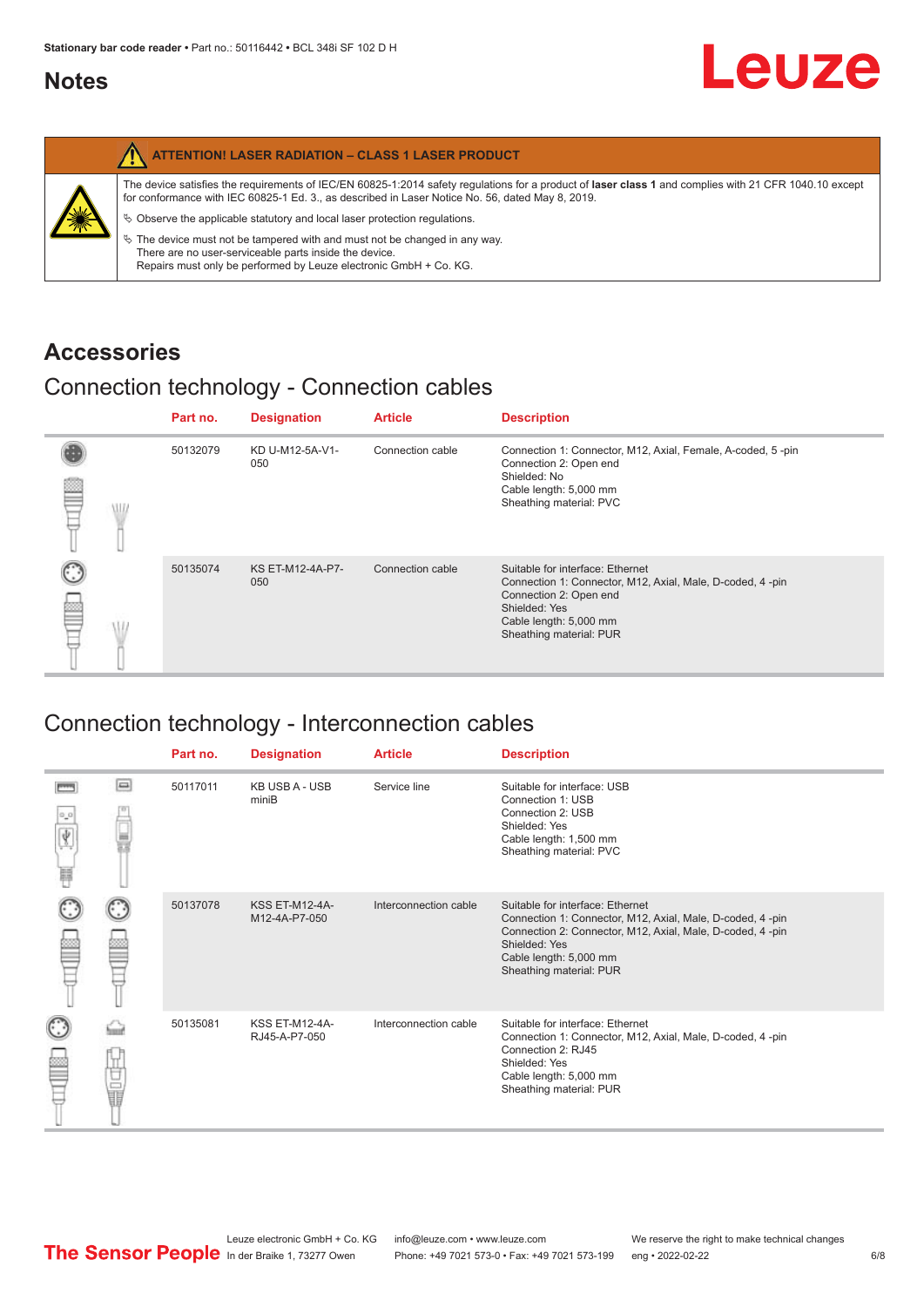# Leuze

# **Accessories**

# Connection technology - Connection boxes

| Part no.   | <b>Designation</b> | <b>Article</b>  | <b>Description</b>                                                                                                                               |
|------------|--------------------|-----------------|--------------------------------------------------------------------------------------------------------------------------------------------------|
| 50131256 * | ME 348 103         | Connection unit | Suitable for: BCL 348i<br>Suitable for interface: PROFINET<br>Number of connections: 4 Piece(s)<br>Connection: Cable with connector, M12, 900 mm |
| 50131259 * | ME 348 104         | Connection unit | Suitable for: BCL 348i<br>Suitable for interface: PROFINET<br>Number of connections: 5 Piece(s)<br>Connection: Cable with connector, M12, 900 mm |
| 50131258 * | ME 348 214         | Connection unit | Suitable for: BCL 348i<br>Suitable for interface: PROFINET<br>Number of connections: 5 Piece(s)<br>Connection: Cable with connector, M12, 600 mm |
| 50116467 * | MK 348             | Connection unit | Suitable for: BCL 348i, BPS 348i<br>Suitable for interface: PROFINET<br>Number of connections: 4 Piece(s)<br>Connection: Terminal                |
| 50116471 * | <b>MS 348</b>      | Connection unit | Suitable for: BCL 348i, BPS 348i<br>Suitable for interface: PROFINET<br>Number of connections: 4 Piece(s)<br>Connection: Connector, M12          |

\* Necessary accessories, please order separately

# Mounting technology - Mounting brackets

|              | Part no. | <b>Designation</b> | <b>Article</b>  | <b>Description</b>                                                                                                                                                                            |
|--------------|----------|--------------------|-----------------|-----------------------------------------------------------------------------------------------------------------------------------------------------------------------------------------------|
| $\sim$<br>ı. | 50121433 | BT 300 W           | Mounting device | Design of mounting device: Angle, L-shape<br>Fastening, at system: Through-hole mounting<br>Mounting bracket, at device: Screw type<br>Type of mounting device: Adjustable<br>Material: Metal |

# Mounting technology - Rod mounts

| Part no. | <b>Designation</b> | <b>Article</b>  | <b>Description</b>                                                                                                                                                                                                                                                |
|----------|--------------------|-----------------|-------------------------------------------------------------------------------------------------------------------------------------------------------------------------------------------------------------------------------------------------------------------|
| 50121435 | BT 56 - 1          | Mounting device | Functions: Static applications<br>Design of mounting device: Mounting system<br>Fastening, at system: For 12 mm rod, For 14 mm rod, For 16 mm rod<br>Mounting bracket, at device: Clampable<br>Material: Metal<br>Tightening torque of the clamping jaws: $8 N·m$ |